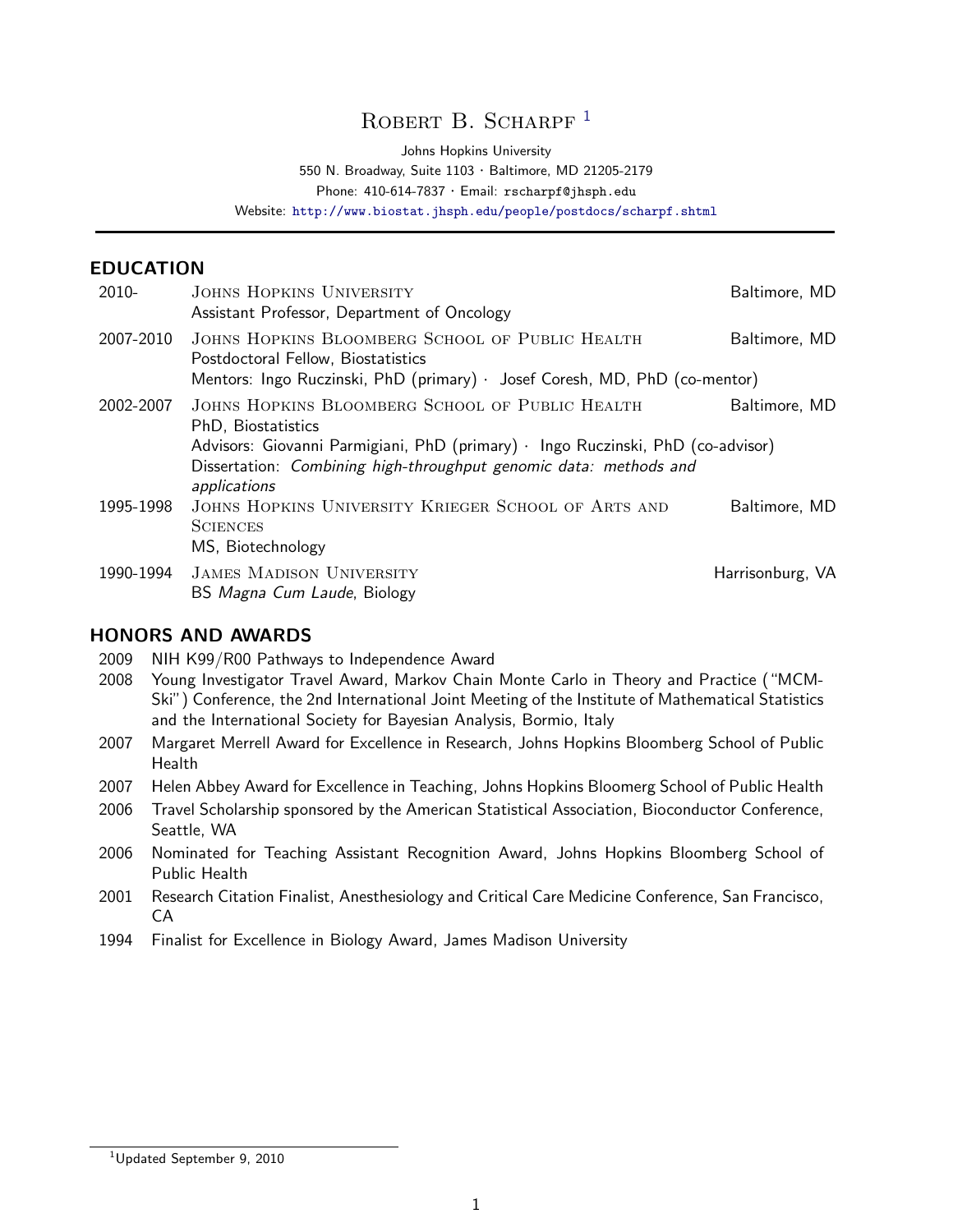## PROFESSIONAL EXPERIENCE

| 2007-2008 | Visiting Assistant Professor                                                                    |                  |
|-----------|-------------------------------------------------------------------------------------------------|------------------|
|           | Department of Health Sciences, American University of Armenia                                   | Yerevan, Armenia |
| 2006-2007 | Consultant for Department of Health Policy and Management PhD can-<br>didates                   |                  |
|           | Department of Biostatistics, Johns Hopkins School of Public Health                              | Baltimore, MD    |
| 2002-2007 | Predoctoral Research                                                                            |                  |
|           | Sidney Kimmel Cancer Center, Johns Hopkins School of Medicine                                   | Baltimore, MD    |
| 1998-2002 | Laboratory Research Assistant<br>Department of Anesthesiology, Johns Hopkins School of Medicine | Baltimore, MD    |
| 1995-1998 | Informatics Research Assistant                                                                  |                  |
|           | Division of Biomedical Sciences, Johns Hopkins School of Medicine                               | Baltimore, MD    |

## TEACHING EXPERIENCE

PRIMARY INSTRUCTOR

Department of Health Sciences, American University of Armenia

- 2007 (Fall) Inferential Biostatistics I
- 2008 (Fall) Modeling and Sampling

CO-INSTRUCTOR

Department of Biostatistics, Johns Hopkins Bloomberg School of Public Health 2006 (Summer) The Analysis of Gene Expression Data

Teaching Assistant

Department of Biostatistics, Johns Hopkins Bloomberg School of Public Health

2005-2007 Lead Teaching Assistant for Statistical Methods in Public Health I and II

2005 Generalized Linear Models III, IV

2004 Introduction to Probability I, II

2003-2004 Statistical Methods in Public Health I, II, III, IV

## PUBLICATIONS

Peer-Reviewed Articles

- 1. Leek et al. (2010). Tackling the widespread and critical impact of batch effects in high-throughput data. Nature Reviews Genetics, to appear.
- 2. Scharpf RB, Iacobuzio-Donahue CA, Cope, L, Ruczinski I, Garrett-Mayer E, Lakkur S, Campagna D, and Parmigiani G (2010). Cross-platform comparison of two pancreatic cancer phenotypes. Cancer Informatics, to appear.
- 3. Scharpf RB, Ruczinski I, Carvalho B, Doan B, Chakravarti A, and Irizarry RA (2010). A multilevel model to address batch effects in copy number estimation using SNP arrays. Biostatistics July 12 (Epub).
- 4. **Scharpf RB** and Ruczinski I (2010). R classes and methods for SNP array data. Methods Mol Biol, 593:67-69. PMID: 19957145.
- 5. Carvalho B, Irizarry RA, Scharpf RB, and Carey VJ (2009). Processing and analyzing Affymetrix SNP chips with Bioconductor. Statistics In Biosciences, 1(2), 160-180 [.](http://www.springerlink.com/content/82v196224u314602)
- 6. Caffo B, Liu D, Scharpf RB, and Parmigiani G (2009). Likelihood estimation of conjugacy relationships in linear models with applications to high-throughput genomics. International Journal of Biostatistics, 5(1), Article 18. DOI:10.2202/1557-4679.1129.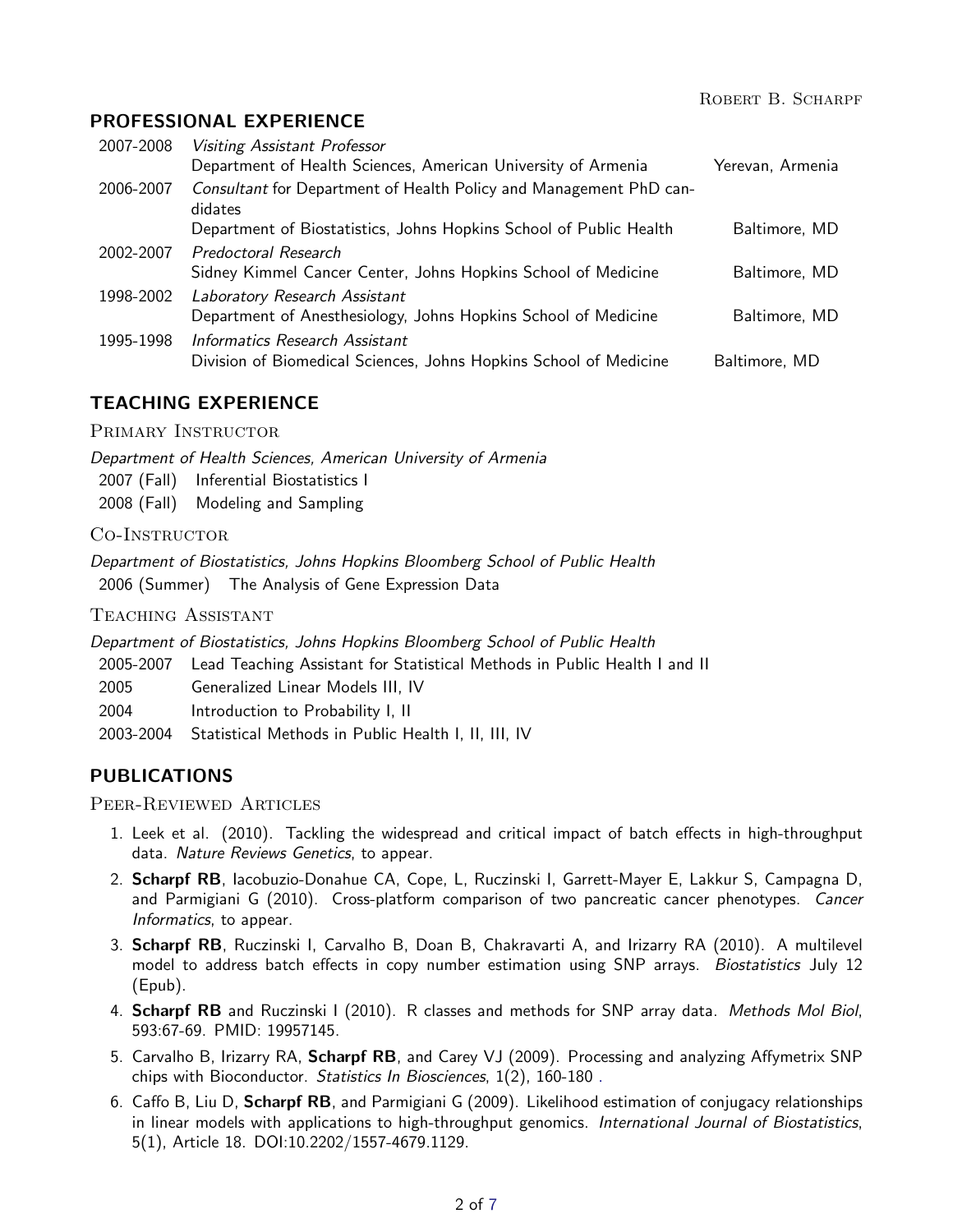ROBERT B. SCHARPF

- 7. Scharpf RB, Tjelmeland H, Parmigiani G, and Nobel AB (2009). A Bayesian model for cross-study differential gene expression, Journal of the American Statistical Association, 140(488), p1295–1310 [.](http://pubs.amstat.org/toc/jasa/104/488)
- 8. Scharpf RB, Tjelmeland H, Parmigiani G, and Nobel AB (2009). Rejoinder, Journal of the American Statistical Association, 140(488), p1318-1323 [.](http://pubs.amstat.org/toc/jasa/104/488)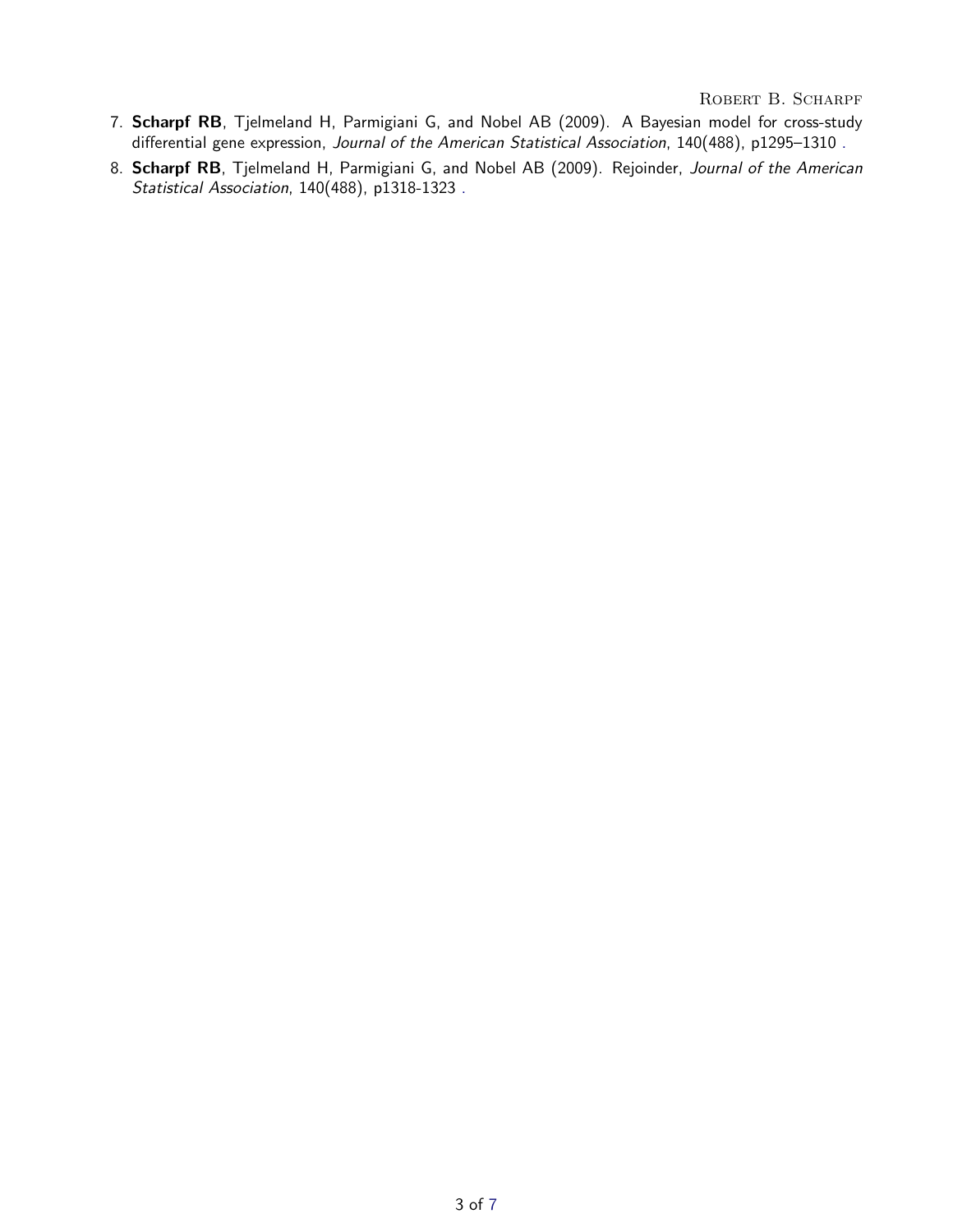$*$  These authors contributed equally.

† These authors jointly directed.

9. Kottgen A\*, Glazer NL\*, Dehghan A\*, Hwang SJ\*, ..., **Scharpf RB**, ..., Witteman JC<sup>†</sup>, Coresh J<sup>†</sup>, Shlipak MG<sup>†</sup>, and Fox CS<sup>†</sup> (2009). Multiple loci associated with indices of renal function and chronic kidney disease. Nature Genetics, v41, p712-717. PMID: 19430482.

 $*$  These authors contributed equally.

- 10. Levy D\*, Ehret G\*, Rice K \*, Verwoert GC \*, Launer LJ, ..., Scharpf RB, ..., Gudnason V\*, Larson MG\*, Chakravarti A\*, Psaty BM\*, and van Duijn CM\* (2009). Genome-wide association study of blood pressure and hypertension. Nature Genetics, v41, p677-687. PMID: 19430479
- 11. Scharpf RB, Parmigiani G, Pevsner J, and Ruczinski I (2008). Hidden Markov models for the assessment of chromosomal alterations using high-throughput SNP arrays. Annals of Applied Statistics, 2(2) 687-713 [\[pdf\].](http://dx.doi.org/10.1214/07-AOAS155)
- 12. Zahurak ML, Parmigiani G, Yu W, Scharpf RB, Berman D, Schaeffer E, Shabbeer S, and Cope L (2007). Pre-processing Agilent microarray data. BMC Bioinformatics, 8:142 [\[pdf\].](http://www.biomedcentral.com/content/pdf/1471-2105-8-142.pdf)
- 13. Scharpf RB, Ting JC, Pevson J, and Ruczinski I (2007). SNPchip: R classes and methods for SNP array data. Bioinformatics, 23(5):627-628 [\[pdf\].](http://bioinformatics.oxfordjournals.org/cgi/reprint/btl638?ijkey=xGC8lgNLnzoEzA7&keytype=ref)
- 14. Scharpf RB, Iacobuzio-Donahue CA, Sneddon JB, and Parmigiani G (2007). When should one subtract background fluorescence in two color microarrays? Biostatistics; 8(4):695-707 [\[pdf\].](http://biostatistics.oxfordjournals.org/cgi/reprint/kxl041?ijkey=ErbzQQNm8DZRIhR&keytype=ref)
- 15. Morrell CN, Matsushita K, Chiles K, Scharpf RB, Yamakuchi M, Mason RJ, Bergmeier W, Mankowski JL, Baldwin WM 3rd, Faraday N, Lowenstein CJ (2004). Regulation of platelet granule exocytosis by S-nitrosylation. Proceedings of the National Academy of Sciences, 102:3782-7 [\[pdf\].](http://www.pnas.org/content/102/10/3782.full.pdf+html)
- 16. Faraday N, Martinez EA, Scharpf RB, Kasch-Semenza L, Dorman T, Pronovost PJ, Perler B, Thompson RE, Gerstenblith G, Bray PF, Fleisher LA (2004). Platelet gene polymorphisms and perioperative cardiac risk assessment in vascular surgical patients. Anesthesiology, 101(6):1291-7 [\[PubMed\].](http://www.ncbi.nlm.nih.gov/pubmed/15564935)
- 17. Scharpf R, Garrett ES, Hu J, Parmigiani G. Statistical modeling and visualization of molecular profiles in cancer. Biotechniques, 34:S22–S29, 2003 [\[pdf\].](http://www.biotechniques.com/article.asp?id=31200353)
- 18. Faraday N, Gullar E, Sera VA, Bolton ED, Scharpf RB, Cartarius AM, Emery K, Concord J, Kickler TS. Utility of whole blood hemostatometry using the clot signature analyzer for assessment of hemostasis in cardiac surgery. Anesthesiology, 96(5):1115-22, 2002 [\[PubMed\].](http://www.ncbi.nlm.nih.gov/pubmed/11981151)
- 19. Faraday N, Scharpf RB, Dodd-o JM, Martinez EA, Rosenfeld BA, Dorman T. Leukocytes can enhance platelet-mediated aggregation and thromboxane release via interaction of P-selectin glycoprotein ligand 1 with P-selectin. Anesthesiology, 94(1):145-51, 2001 [\[PubMed\].](http://www.ncbi.nlm.nih.gov/pubmed/11135734)
- 20. Anagnostopoulos AV, Scharpf RB. It's a knockout! Trends in Genetics. 14(2):82, Feb 1998 [\[PubMed\].](http://www.ncbi.nlm.nih.gov/pubmed/9520603)
- 21. Anagnostopoulos AV, Scharpf RB. It's a knockout! Trends in Genetics. 13(12):499-500, Dec 1997 [\[PubMed\].](http://www.ncbi.nlm.nih.gov/pubmed/9433143)

Book Chapters

1. Scharpf RB and Garrett-Mayer E. Models for Probability of Under and Overexpression: The POE Scale. In Bayesian Inference for Gene Expression and Proteomics (Kim-Anh Do, Peter Mueller, and Marina Vannucci), Cambridge University Press, 2006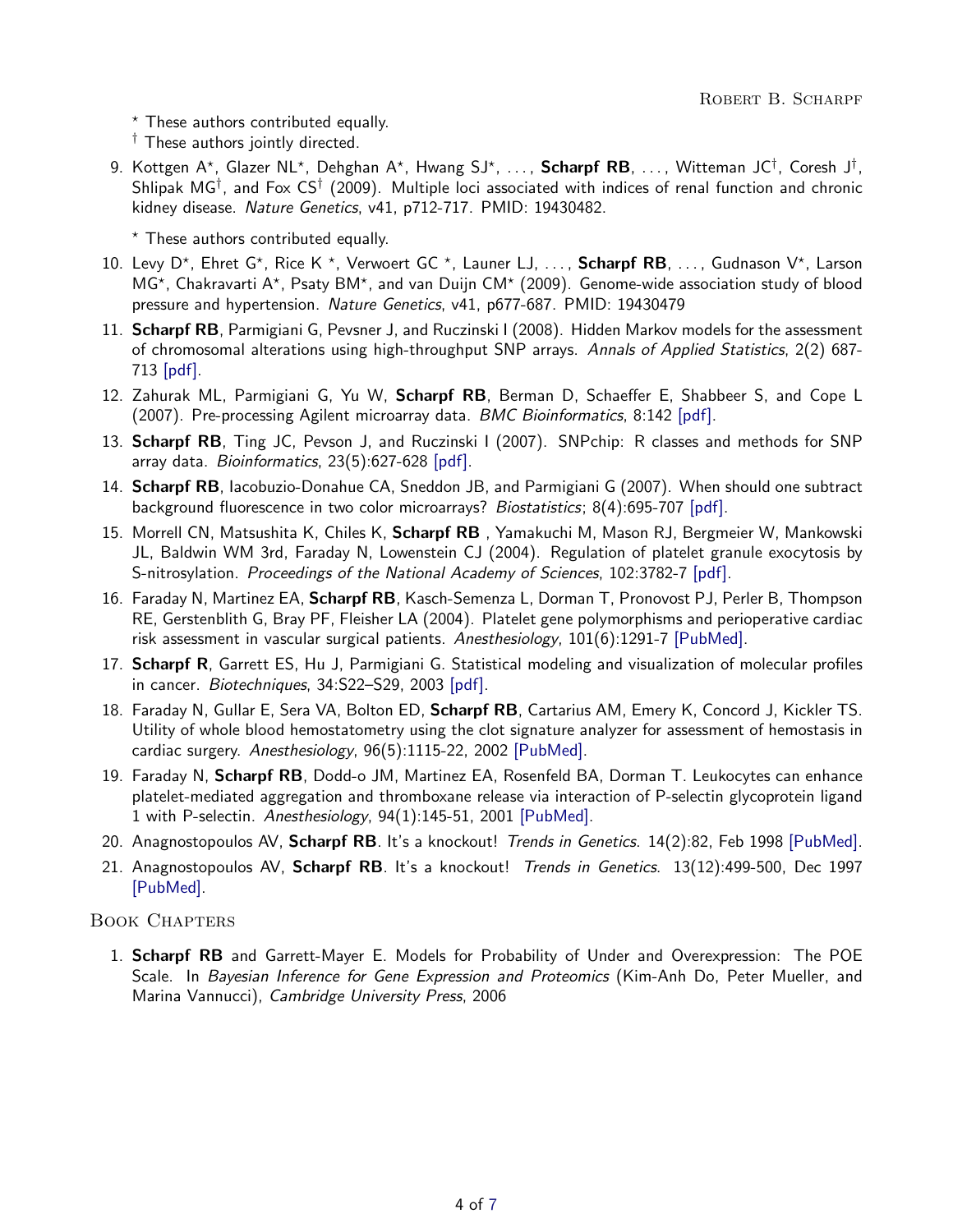## PRESENTATIONS

Invited Talks

- Copy number estimation and batch effects in SNP arrays, BIRS Statistical Genomics In Biomedical Research, Banff, Alberta. July 20, 2010.
- Batch effects in SNP arrays: solutions for genotyping and copy number estimation, Vassar University, November 17, 2009.
- Batch effects in SNP arrays: solutions for genotyping and copy number estimation, Computational Biology and Bioinformatics Seminar, M.D. Anderson Cancer Center, Houston, TX, Sept 30, 2009.
- Discussant, Biostatistics Grand Rounds, Johns Hopkins Bloomberg School of Public Heath, Baltimore, MD, February 4, 2009.
- Genome-scale estimation of copy number and inference, Second Annual Young Investigator Symposium on Genomics and Bioinformatics, Department of Biostatistics, Johns Hopkins Bloomberg School of Public Health, Baltimore, MD, September 5, 2008.
- Estimation problems in high throughput SNP platforms, Genome-Wide Association Studies Symposium, Graduate Institute in Epidemiology and Biostatistics, Johns Hopkins Bloomberg School of Public Health, Baltimore, MD (June 16, 2008).
- A Bayesian model for cross-study differential gene expression. MCMSki II, Bormio, Italy (January 11, 2008).
- A Bayesian model for cross-study differential gene expression. 39th Conference on Interface of Statistics and Computing Science, Philadelphia, PA (May 24, 2007).
- Combining estimates of copy number and genotype in high-throughput SNP chips. Eastern North American Region (ENAR) International Biometric Society Conference, Atlanta, GA (March 12, 2007).
- Visualizing and analyzing high density SNP data with SNPscan. ENAR Conference, Tampa, FL (March 28, 2006).

OTHER TALKS

- Batch effects in SNP arrays: solutions for genotyping and copy number estimation, Computational Biology and Genomics Seminar, Johns Hopkins University, Sept 21, 2009.
- A hidden Markov model for trios using the Illumina genotyping platform. The Expressionists Seminar Series, Department of Biostatistics, Johns Hopkins University, Baltimore, MD (August 27, 2008).
- Estimating copy number from high-throughput Affymetrix SNP platforms. The Expressionists Seminar Series, Department of Biostatistics, Johns Hopkins University, Baltimore, MD (April 30, 2008).
- Assessing copy number alterations in high throughput SNP platforms, Welch Center for Prevention Epidemiology and Research, Johns Hopkins University, Baltimore, MD (March 21, 2008).
- Assessing copy number alterations using high throughput SNP platforms. American Heart Association, 48th Cardiovascular Disease Epidemiology and Prevention Conference, Colorado Springs, CO (March 12, 2008).
- Genotype calling: uncertainty and copy number. Atheroscerlosis Risk in Communities (ARIC) Study Workshop, Houston, TX (June, 2007).
- Combining high-throughput genomic data: methods and applications. Thesis defense, Johns Hopkins Bloomberg School of Public Health, Baltimore, MD (February 07, 2007).
- Visualizing and analyzing high density SNP Data with SNPscan. Biostatistics Departmental Retreat, Baltimore, MD (May, 2006).
- Leukocytes can enhance platelet-mediated aggregation and thromboxane release via interaction of Pselectin glycoprotein ligand 1 with P-selectin. Anesthesiology and Critical Care Medicine Conference, San Francisco, CA (February, 2001)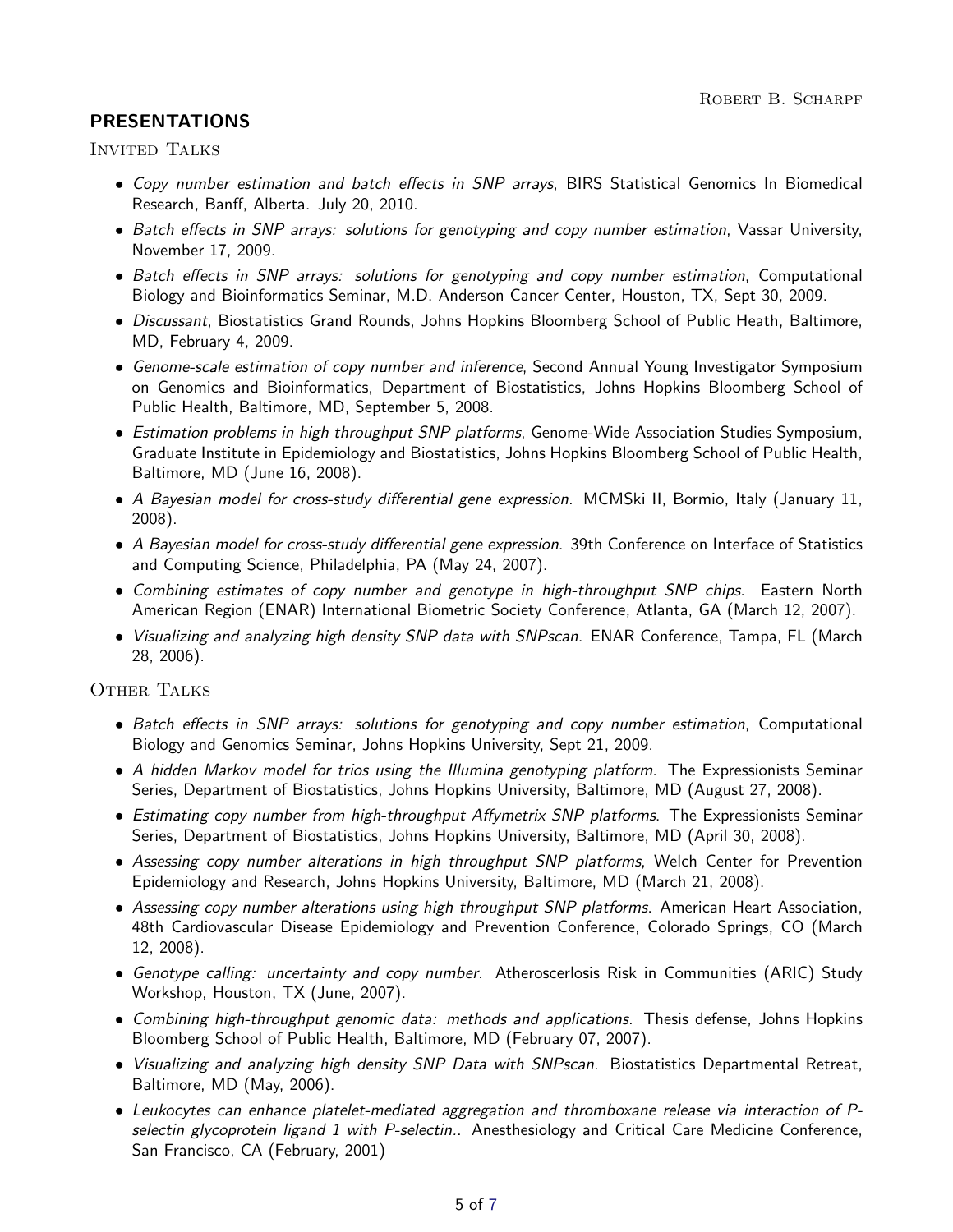#### **POSTERS**

- A multilevel model to address batch effects for copy number estimation in SNP arrays. Statistical Advances in Genome Scale Data Analysis, Ascona, Switzerland (May, 2009).
- Hidden Markov models for characterizing chromosomal alterations with high-throughput SNP arrays.  $3^{rd}$  Annual Postdoctoral Fellows' Research Poster Competition, Johns Hopkins Bloomberg School of Public Health (June, 2007).
- Cross-linking of Fcg RIIa and Fcg RIIIb on human polymorphonuclear neutrophils inhibits platelet aggregation. Anesthesiology/Critical Care Medicine Poster Presentation Day (October, 2001).

## **SOFTWARE**

PEER-REVIEWED R PACKAGES AVAILABLE AT BIOCONDUCTOR:

- [SNPchip](http://www.bioconductor.org/packages/2.4/bioc/html/SNPchip.html) **Scharpf RB** and Ruczinski I. Classes and methods for visualization of high-throughput SNP chip data.
- [VanillaICE](http://www.bioconductor.org/packages/2.4/bioc/html/VanillaICE.html) Scharpf RB and Ruczinski I. Hidden Markov Models for identifying chromosomal aberrations using high-throughput SNP chip data.
- [XDE](http://www.bioconductor.org/packages/2.4/bioc/html/XDE) **Scharpf RB**, Tjelmeland H, Nobel AB, and Parmigiani G. A Bayesian multilevel model for cross-study differential gene expression.
- [crlmm](http://www.bioconductor.org/packages/2.4/bioc/html/crlmm) Carvalho B and **Scharpf RB**, Genotyping and copy number estimation for high-throughput SNP arrays.
- [oligoClasses](http://www.bioconductor.org/packages/2.4/bioc/html/oligoClasses) Carvalho B and Scharpf RB, Infrastructure for analysis of high-throughput genotyping platforms.

## RESEARCH SUPPORT

#### ONGOING RESEARCH SUPPORT

| $4/01/2010$ - $4/01/2013$ | R00 Pathways to Independence Award (NIH/NHGRI), grant 4R00HG005015                   |
|---------------------------|--------------------------------------------------------------------------------------|
|                           | Principal Investigator: Robert B. Scharpf, PhD                                       |
| $4/01/2010$ - present     | Bioinformatics Core, Division of Oncology                                            |
|                           | Principal Investigator: Michael Ochs, PhD.                                           |
| $7/01/2010$ - present     | Institutional Clinical and Translational Science Award, (NIH/NCRR) grant U54RR023561 |
|                           | Principal Investigator: Daniel Ford, MD                                              |
| $9/03/2010 - 8/31/2011$   | Next-Generation Medical Resequencing of Gout Disease Genes in the ARIC Cohort, (NI   |
|                           | HG005697                                                                             |
|                           | subcontract Principal Invesitator : Linda Kao                                        |

Previous Support

|                 | Apr. 2009 - Apr. 2010 K99 Pathways to Independence Award (NHGRI), grant 1K99HG005015<br>Principal Investigator: Robert B. Scharpf, PhD |
|-----------------|----------------------------------------------------------------------------------------------------------------------------------------|
|                 | Mentors: Ingo Ruczinski, PhD (primary) · Josef Coresh, MD, PhD (co-mentor)                                                             |
|                 | Feb. 2007 - Feb. 2009 Cardiovascular Disease and Epidemiology Fellowship                                                               |
|                 | NHLBI grant T32 HL007024,                                                                                                              |
|                 | Director: Josef Coresh, MD, PhD.                                                                                                       |
| 2004, 2006-2008 | Bioinformatics training grant                                                                                                          |
|                 | NSF grant T32GM074906,                                                                                                                 |
|                 | Principal Investigator: Giovanni Parmigiani, PhD                                                                                       |
| 2004-2006       | Environmental Biostatistics and Epidemiology Training Grant<br>NIH grant T32ES12871,                                                   |
|                 | Principal Investigator: Thomas Louis, PhD                                                                                              |